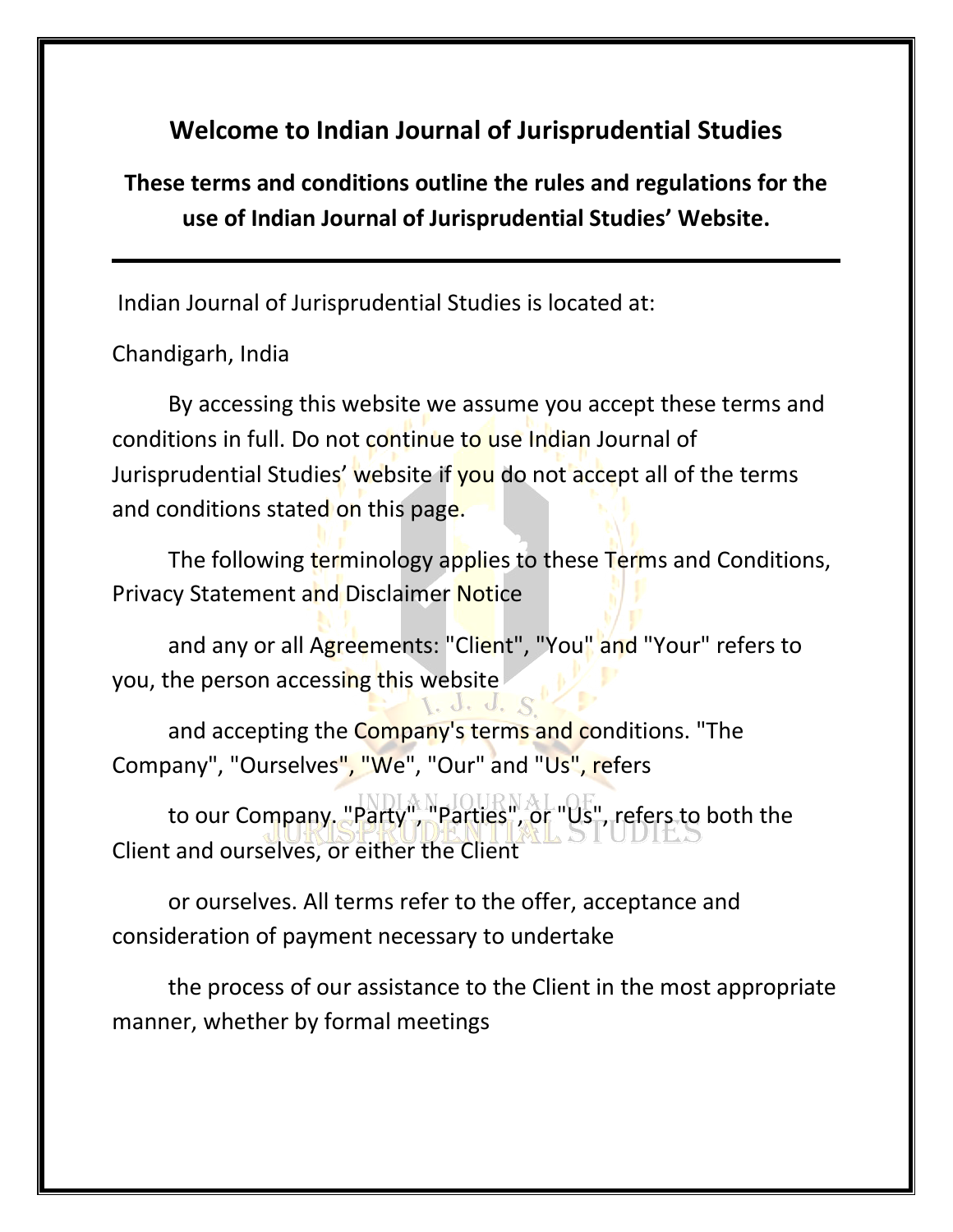of a fixed duration, or any other means, for the express purpose of meeting the Client's needs in respect

of provision of the Company's stated services/products, in accordance with and subject to, prevailing law

of. Any use of the above terminology or other words in the singular, plural,

capitalisation and/or he/she or they, are taken as interchangeable and therefore as referring to same.

#### **Cookies**

We employ the use of cookies. By using Indian Journal of Jurisprudential Studies' website you consent to the use of cookies

in accordance with Indian Journal of Jurisprudential Studies' privacy policy. Most of the modern day interactive web sites

use cookies to enable us to retrieve user details for each visit. Cookies are used in some areas of our site

to enable the functionality of this area and ease of use for those people visiting. Some of our LAN JOURNAL OF TIAL STUDES

affiliate / advertising partners may also use cookies.

#### **License**

Unless otherwise stated, Indian Journal of Jurisprudential Studies and/or it's licensors own the intellectual property rights for

all material on Indian Journal of Jurisprudential Studies. All intellectual property rights are reserved. You may view and/or print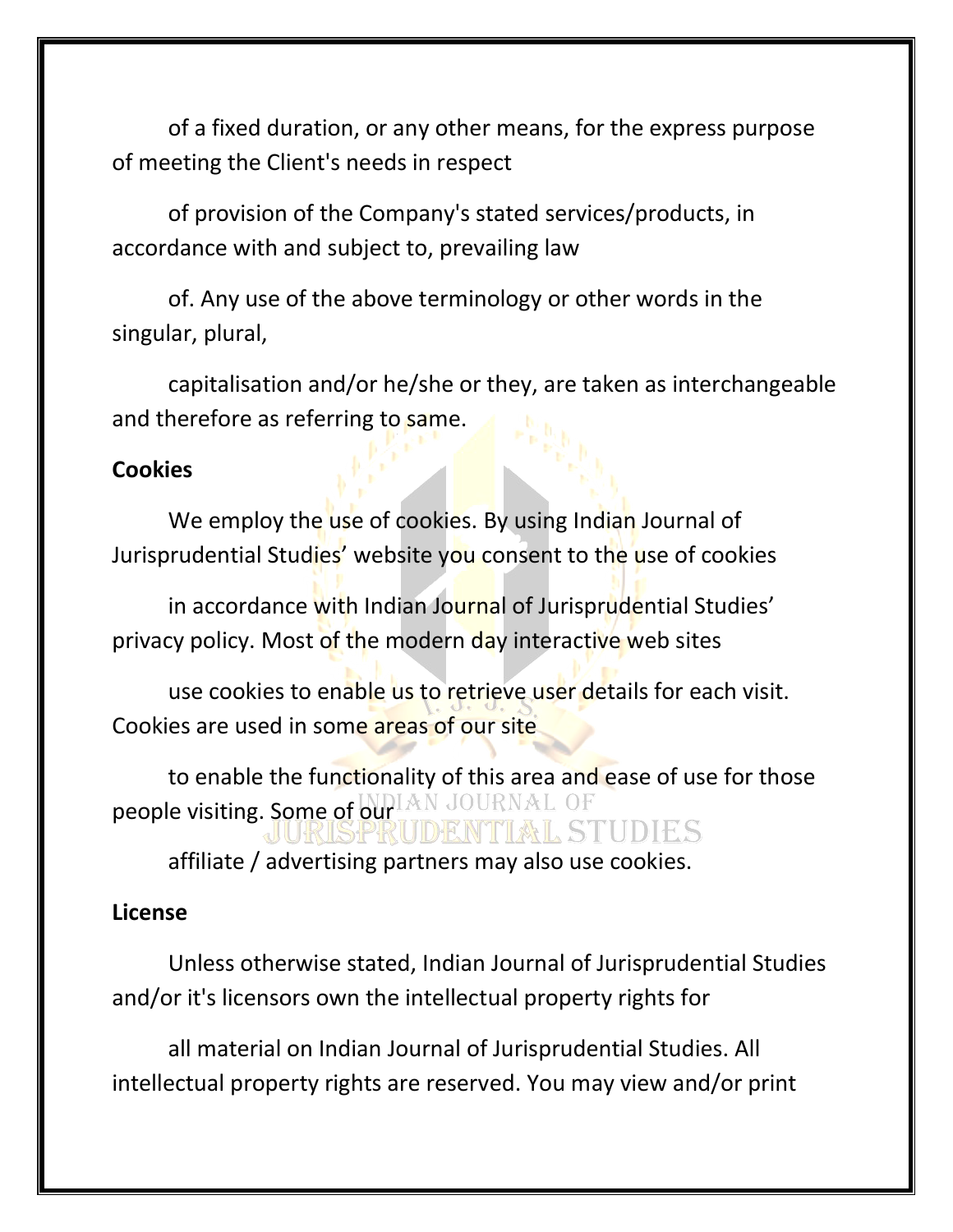pages from https://www.ijjslawjournal.com/ for your own personal use subject to restrictions set in these terms and conditions.

#### **You must not:**

Republish material from https://www.ijjslawjournal.com/

Sell, rent or sub-license material from https://www.ijjslawjournal.com/

Reproduce, duplicate or copy material from https://www.ijjslawjournal.com/

Redistribute content from Indian Journal of Jurisprudential Studies (unless content is specifically made for redistribution).

# **Hyperlinking to our Content**

The following organizations may link to our Web site without prior written approval:  $J_{\cdot}$ ,  $J_{\cdot}$   $S$ 

Government agencies;

Search engines; JOURNAL OF News organizations; TIMEL STUDIES

Online directory distributors when they list us in the directory may link to our Web site in the same

manner as they hyperlink to the Web sites of other listed businesses; and

System wide Accredited Businesses except soliciting non-profit organizations, charity shopping malls,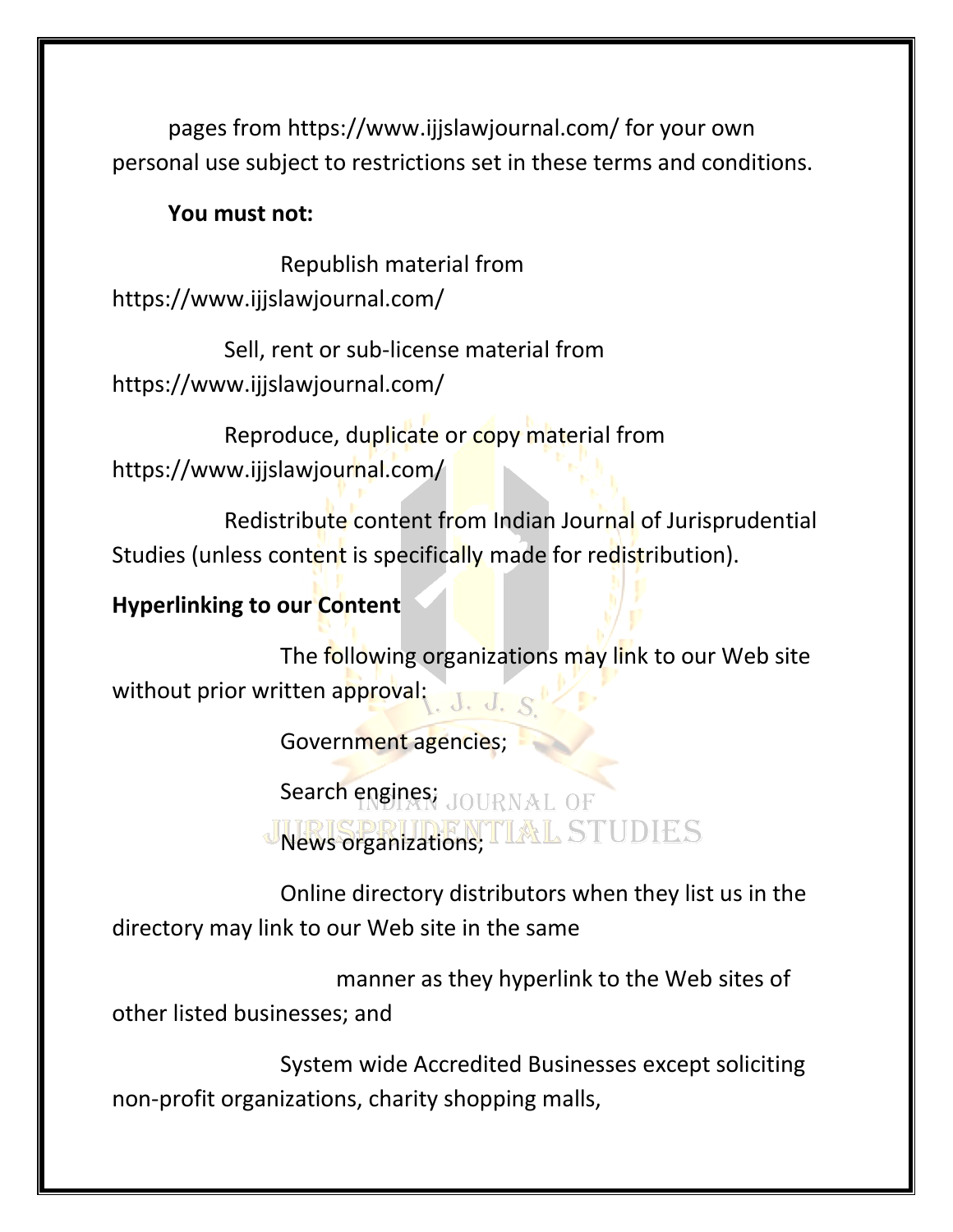and charity fundraising groups which may not hyperlink to our Web site.

These organizations may link to our home page, to publications or to other Web site information so long

as the link: (a) is not in any way misleading; (b) does not falsely imply sponsorship, endorsement or

approval of the linking party and its products or services; and (c) fits within the context of the linking

party's site.

We may consider and approve in our sole discretion other link requests from the following types of organizations:

Commonly-known consumer and/or business information sources such as Chambers of Commerce, American Automobile Association, AARP and Consumers Union;

> 1. d. d. dot.com community sites;

associations or other groups representing charities, including charity giving sites, THDIFES

online directory distributors;

internet portals;

accounting, law and consulting firms whose primary clients are businesses; and

educational institutions and trade associations.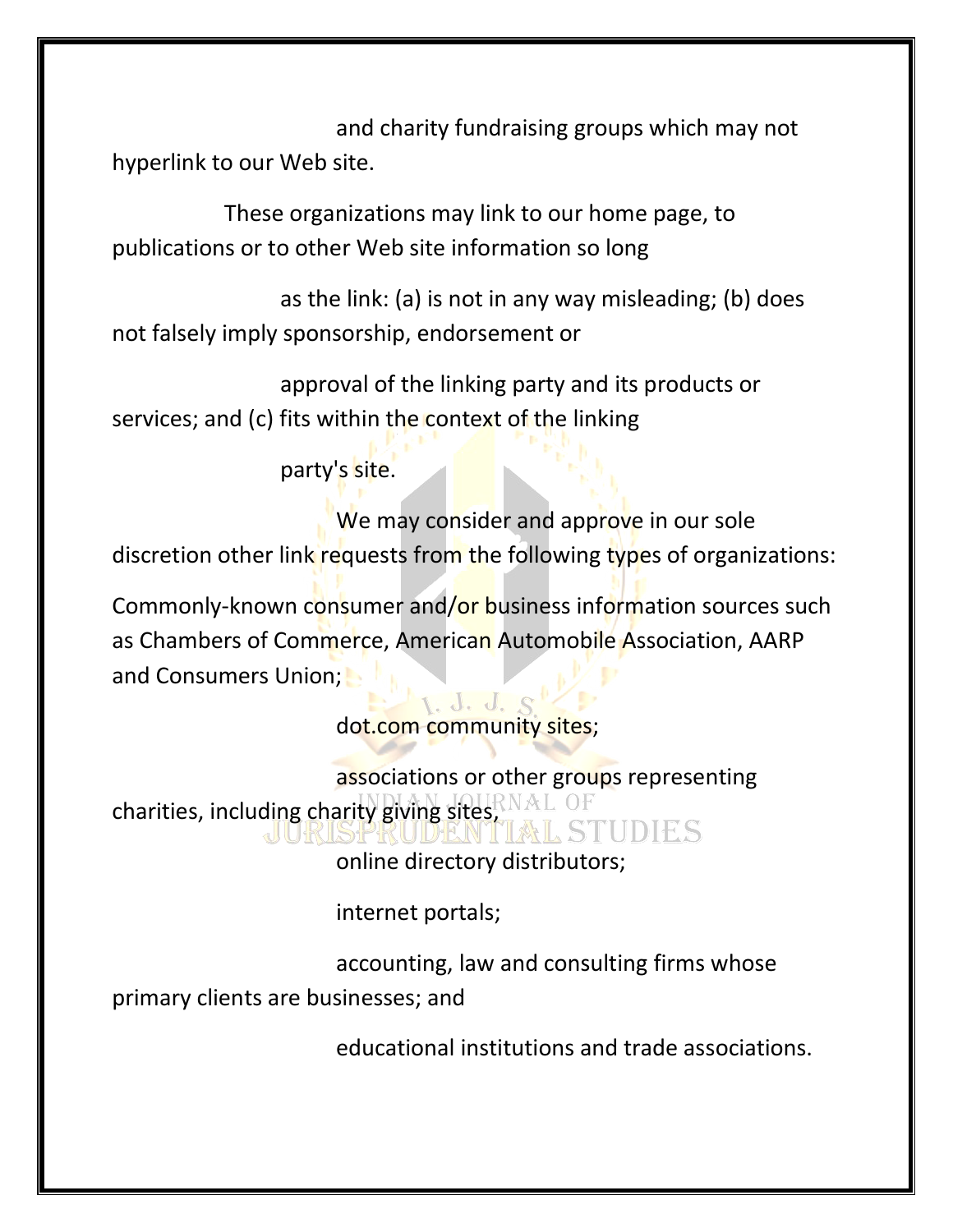We will approve link requests from these organizations if we determine that: (a) the link would not reflect

unfavorably on us or our accredited businesses (for example, trade associations or other organizations

representing inherently suspect types of business, such as workat-home opportunities, shall not be allowed

to link); (b)the organization does not have an unsatisfactory record with us; (c) the benefit to us from

the visibility associated with the hyperlink outweighs the absence of Indian Journal of Jurisprudential Studies; and (d) where the

link is in the context of general resource information or is otherwise consistent with editorial content

in a newsletter or similar product furthering the mission of the organization.

These organizations may link to our home page, to publications or to other Web site information so long as

the link: (a) is not in any way misleading; (b) does not falsely imply sponsorship, endorsement or approval

of the linking party and it products or services; and (c) fits within the context of the linking party's

site.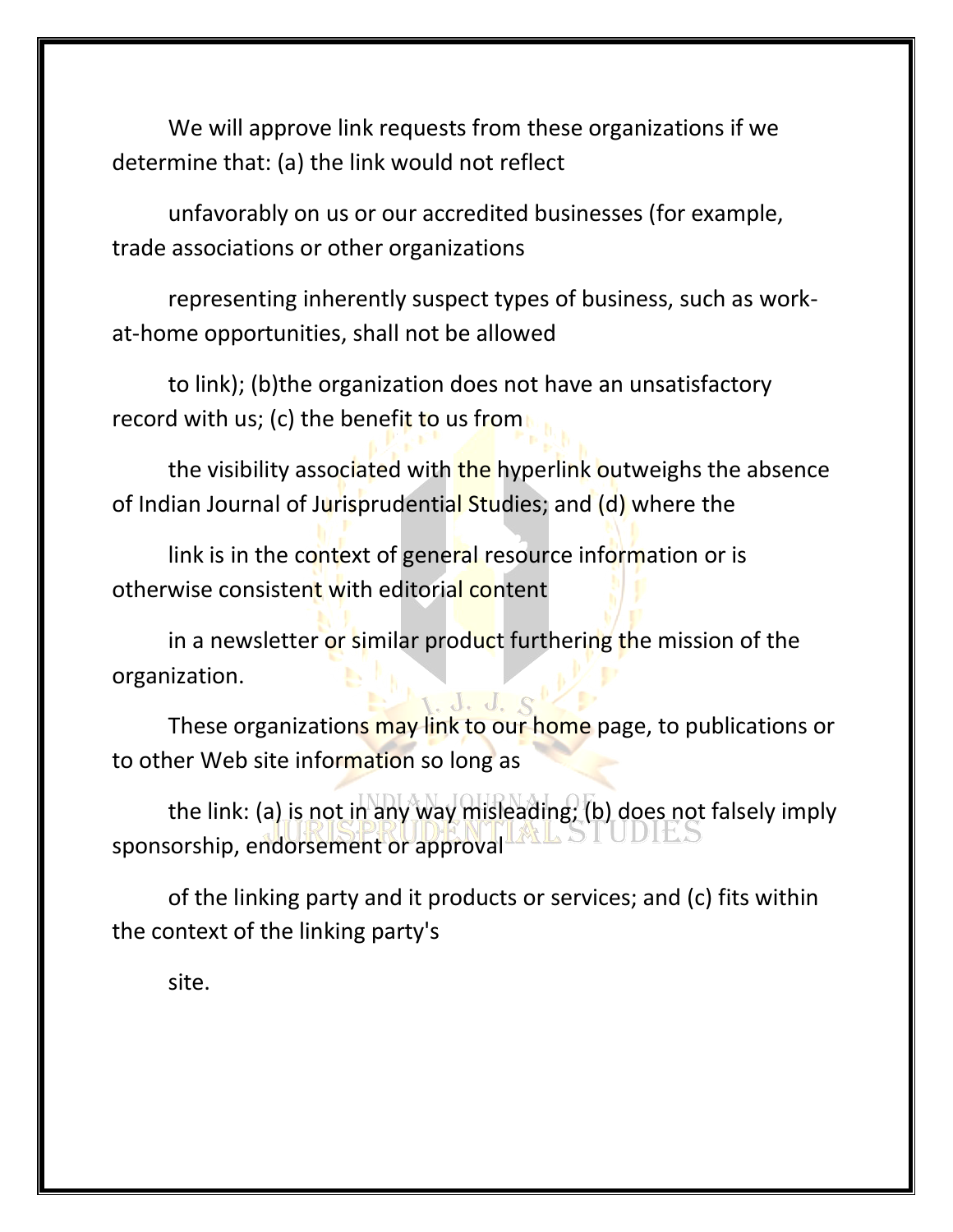If you are among the organizations listed in paragraph 2 above and are interested in linking to our website,

you must notify us by sending an e-mail to singhtarunofficial@gmail.com.

Please include your name, your organization name, contact information (such as a phone number and/or e-mail

address) as well as the URL of your site, a list of any URLs from which you intend to link to our Web site,

and a list of the URL(s) on our site to which you would like to link. Allow 2-3 weeks for a response.

Approved organizations may hyperlink to our Web site as follows:

By use of our corporate name; or

By use of the uniform resource locator (Web address) being linked to; or 1. J. J. S'

By use of any other description of our Web site or material being linked to that makes sense within the

**INDIAN JOURNAL OF** 

context and format of content on the linking party's

site.

No use of Indian Journal of Jurisprudential Studies's logo or other artwork will be allowed for linking absent a trademark license

agreement.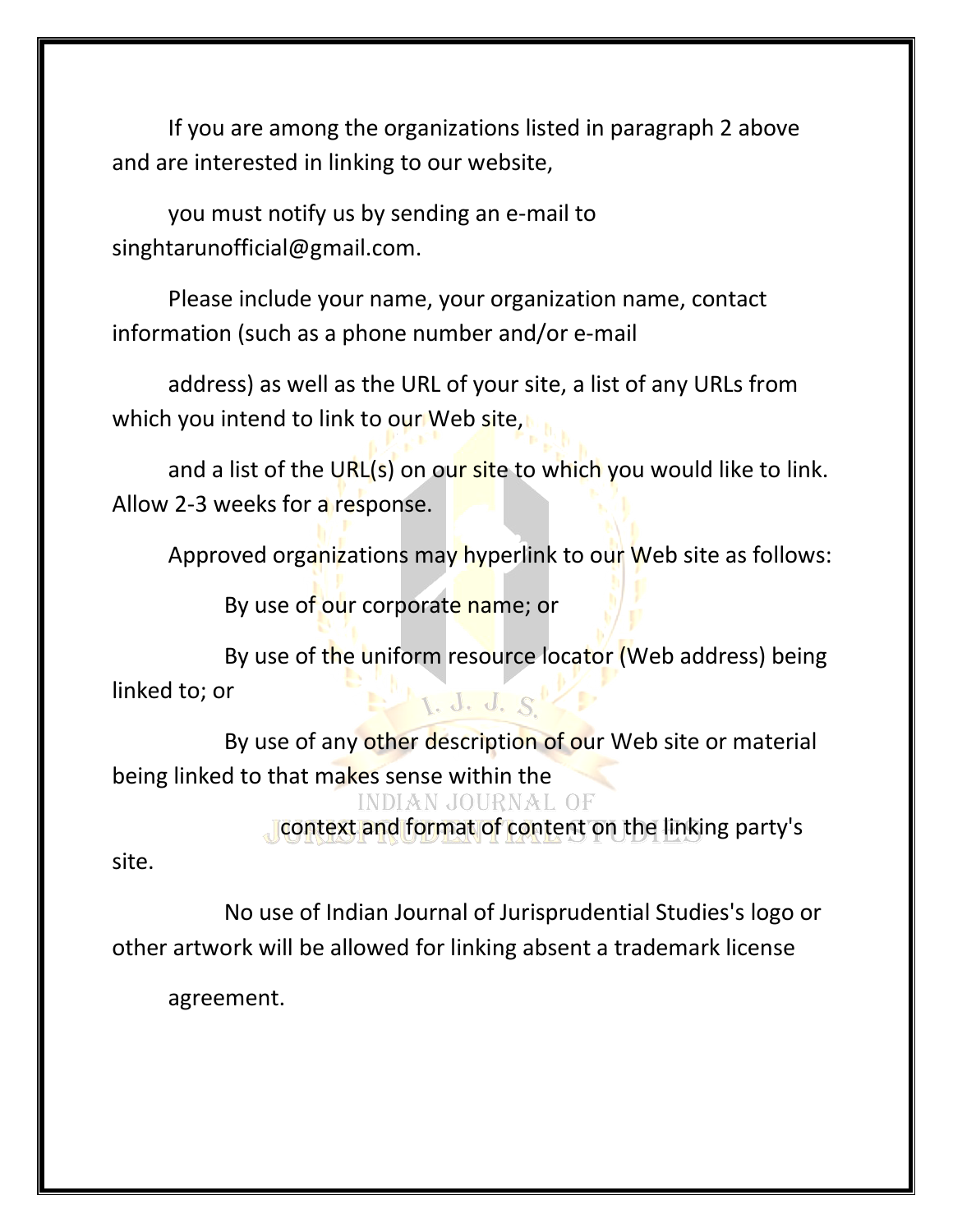# **Iframes**

Without prior approval and express written permission, you may not create frames around our Web pages or

use other techniques that alter in any way the visual presentation or appearance of our Web site.

# **Reservation of Rights**

We reserve the right at any time and in its sole discretion to request that you remove all links or any particular

link to our Web site. You agree to immediately remove all links to our Web site upon such request. We also

reserve the right to amend these terms and conditions and its linking policy at any time. By continuing

to link to our Web site, you agree to be bound to and abide by these linking terms and conditions.

# **Removal of links from our website**

If you find any link on our Web site or any linked web site objectionable for any reason, you may contact TUDIES

us about this. We will consider requests to remove links but will have no obligation to do so or to respond directly to you.

Whilst we endeavor to ensure that the information on this website is correct, we do not warrant its completeness

or accuracy; nor do we commit to ensuring that the website remains available or that the material on the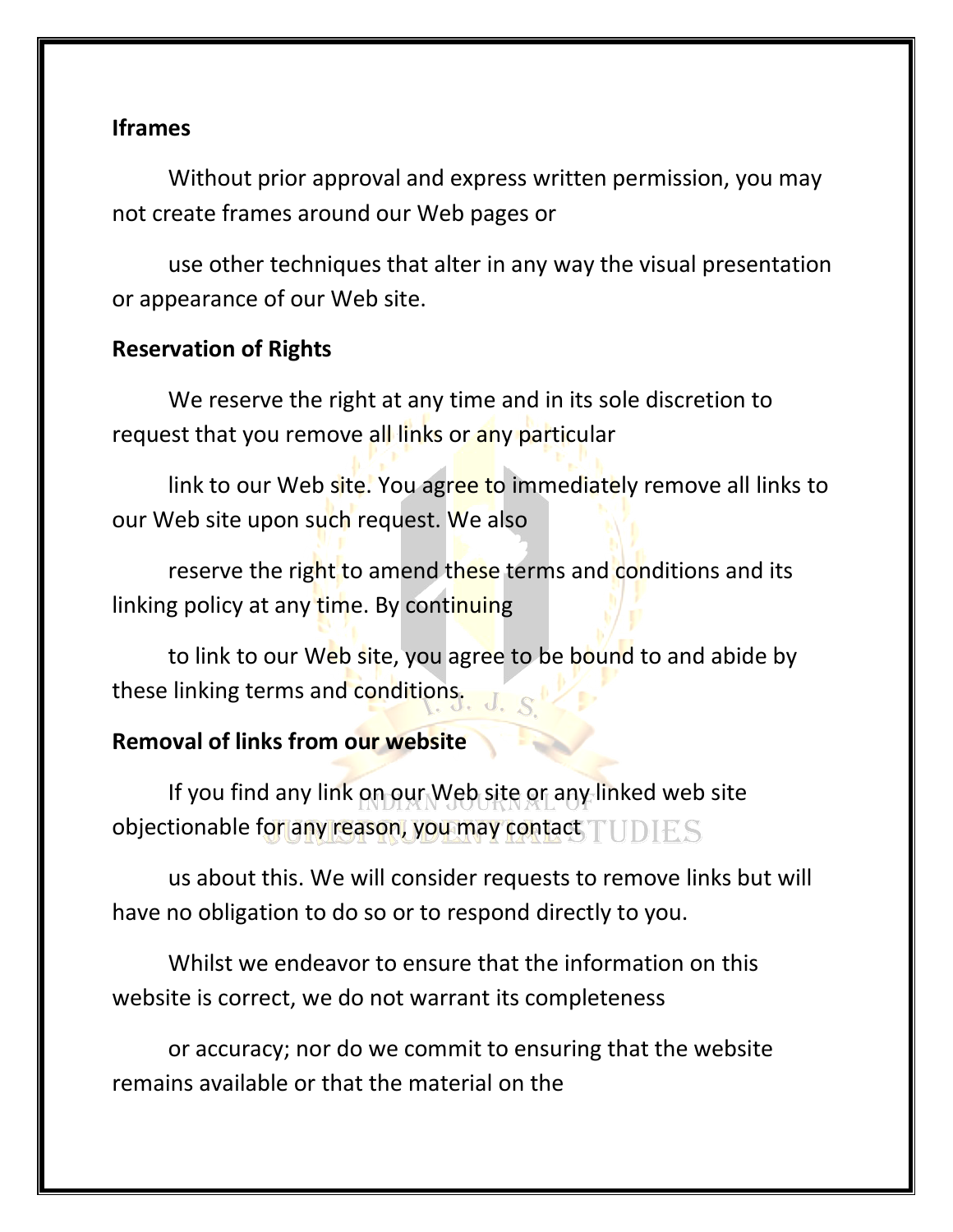website is kept up to date.

### **Content Liability**

We shall have no responsibility or liability for any content appearing on your Web site. You agree to indemnify

and defend us against all claims arising out of or based upon your Website. No link(s) may appear on any

page on your Web site or within any context containing content or materials that may be interpreted as

libelous, obscene or criminal, or which infringes, otherwise violates, or advocates the infringement or

other violation of, any third party rights.

#### **Disclaimer**

To the maximum extent permitted by applicable law, we exclude all representations, warranties and conditions relating to our website and the use of this website (including, without limitation, any warranties implied by law in respect of satisfactory quality, fitness for purpose and/or the use of reasonable care and skill). Nothing in this disclaimer will:

limit or exclude our or your liability for death or personal injury resulting from negligence;

limit or exclude our or your liability for fraud or fraudulent misrepresentation;